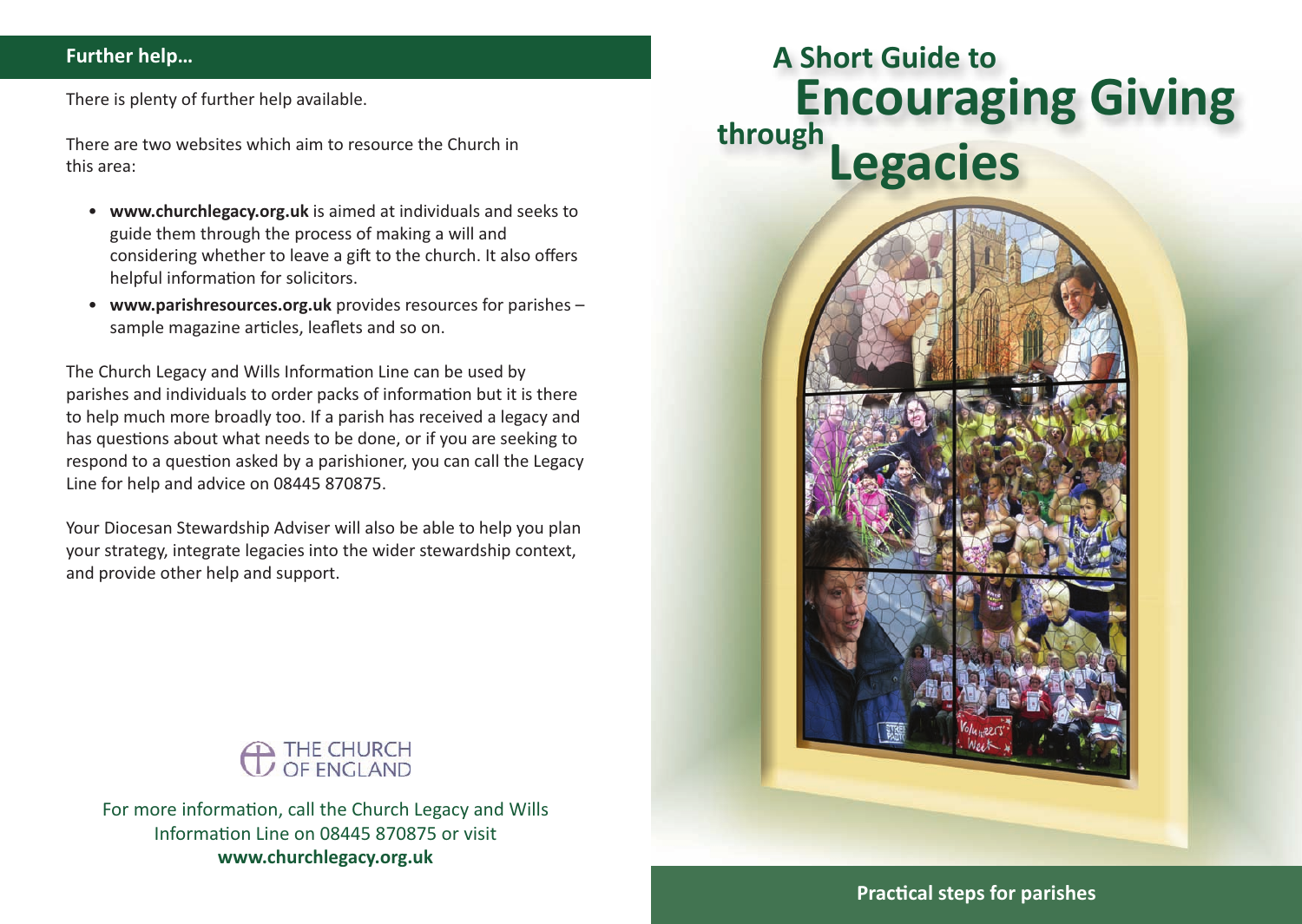### **Introduction**

Each year around 5,000 people leave a gift in their wills to a Church of England parish. In total, parishes receive over £50 million each year – money to finance mission projects, maintain beautiful church buildings, or enable some other aspect of church life. These gifts make a real difference to the future work of the Church – as regular giving is often



consumed maintaining the existing mission and ministry.

Many church members would like to know how they can leave a gift to the Church, although they might be reticent about asking. This booklet provides a short guide to some of the practical steps parishes can take to enable this, and one or two things to avoid.

Above all, legacy giving should be seen as a natural part of Christian stewardship – which simply means how we manage the resources, wealth and possessions that have been entrusted to us.



#### **Some pitfalls to avoid...**

The combination of death and money has the potential to create offence if the topic is promoted too strongly. You should aim for a low-key strategy but make sure that resources are always or frequently available. Encourage church members to see giving through wills as a natural part of stewardship.

The subject should seldom, if ever, be raised with individuals. The one exception is where clergy might discuss will-making as part of their pastoral care of those in the final stages of life, but the emphasis there is solely on encouraging an individual to make a will as a basic act of human stewardship; there must be no suggestion that the church is seeking a gift in the will. Clergy have been encouraged to promote will-making since at least the time of the Book of Common Prayer, which refers to this duty in the preface to the visitation of the sick.

Finally, parishes are encouraged not to seek 'pledges' or indications from individuals that they are planning to leave a gift to the church in their will. Whilst many larger charities do this, the close-knit nature of a church community means that confidentiality is not always maintained. The information is of little practical use anyway

as the donor may change their mind at a later date. However, if individuals volunteer that they have left a gift in their will to the church, an appropriate person might have a conversation with them to understand whether they would like the gift to be used for a particular purpose, especially if the gift is an unrestricted one.

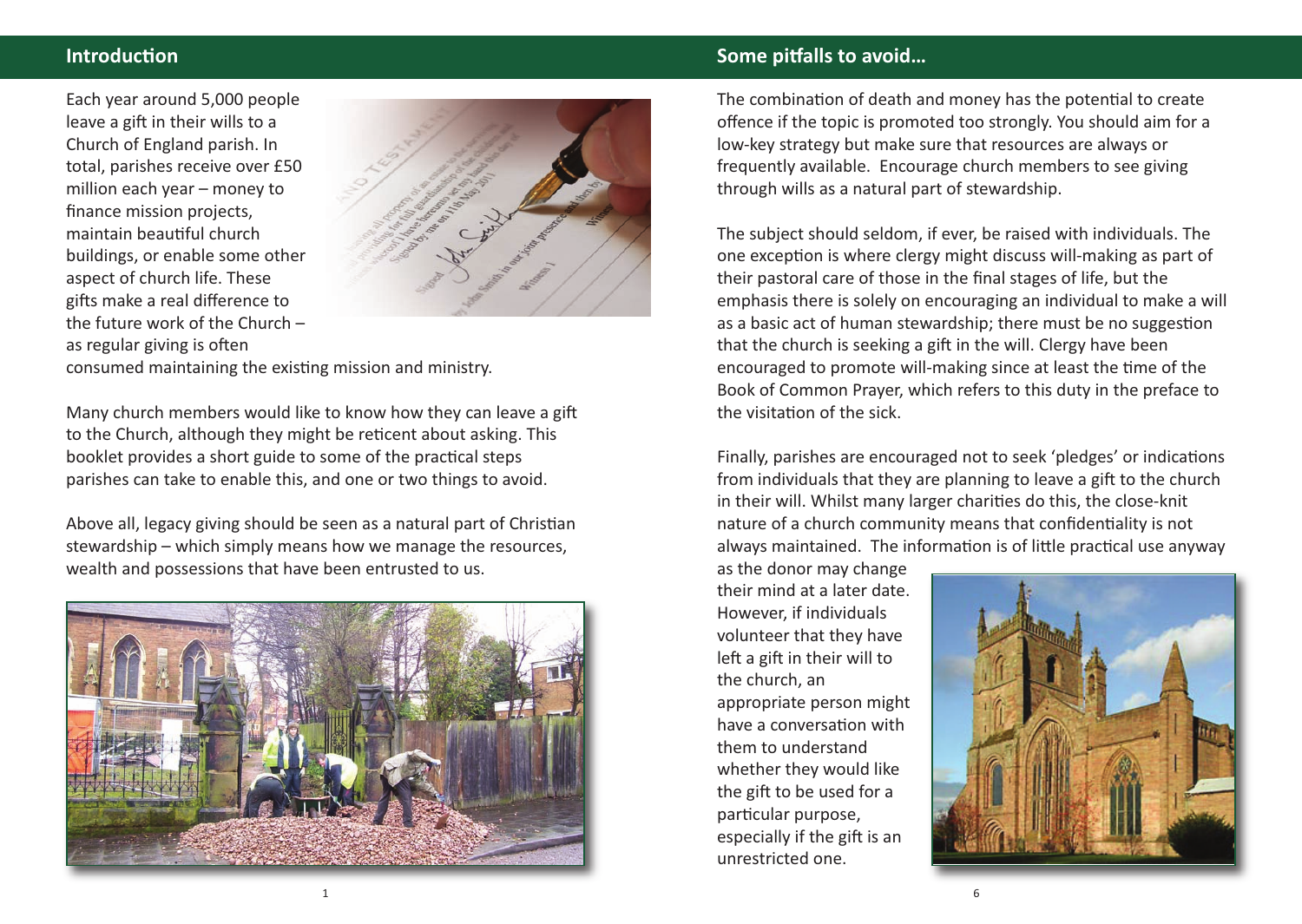## **Consider promong Will Aid or some other encouragement to willmaking**

As well as encouraging church members to make or review their wills, it can be a good idea to publicise ways to help them do so. For example, the Will Aid scheme allows people each November to make a will at one of a wide range of participating solicitors. These solicitors donate their time to support the Will Aid charities, and instead of paying them a fee, people are invited to make a donation to one of nine Will Aid charities.

You can promote Will Aid very simply (if not every year, perhaps every other year or every third year) by getting free literature or posters from Will Aid and making them available in your church. More information is available at **www.willaid.org.uk** 

If you want to advertise local solicitors who are willing to write wills, you must ensure that you give the names of at least three solicitors. Under the code of practice, this avoids the appearance of promoting a particular firm. You can also point people to The Law Society's website (**www.lawsociety.org.uk**) which offers a searchable directory of solicitors and advice on what to expect.



The single most important step a parish can take is to make a simple policy, and share it with church members. An example of such a policy might be:

*St Agatha's welcomes gifts in wills, however large or small. We promise to use such gis to make a difference to the work of the church (eg by funding development projects in the parish, whether buildings, equipment or staff). We will consult with the executors to idenfy the sorts of projects the donor would have liked.*

You can read other example policies on **www.churchlegacy.org.uk**. A policy has a number of benefits:

- It states that legacy gifts are welcome, which in itself can trigger some to consider leaving a gift to the parish.
- It gives confidence that the gift will be used to achieve something significant. When donors give money, they often want to ensure the gift will fund something of lasting value. This is all the more important to donors considering their final gifts. This policy clearly states that legacies will be used for development projects rather than regular spending.
- It seeks to avoid gifts which are unnecessarily restricted. The

policy doesn't prevent donors stipulating how the money should be spent, but it is good to avoid restricted legacies as often the gift will not be received for some time and urgent needs now may no longer be relevant then.